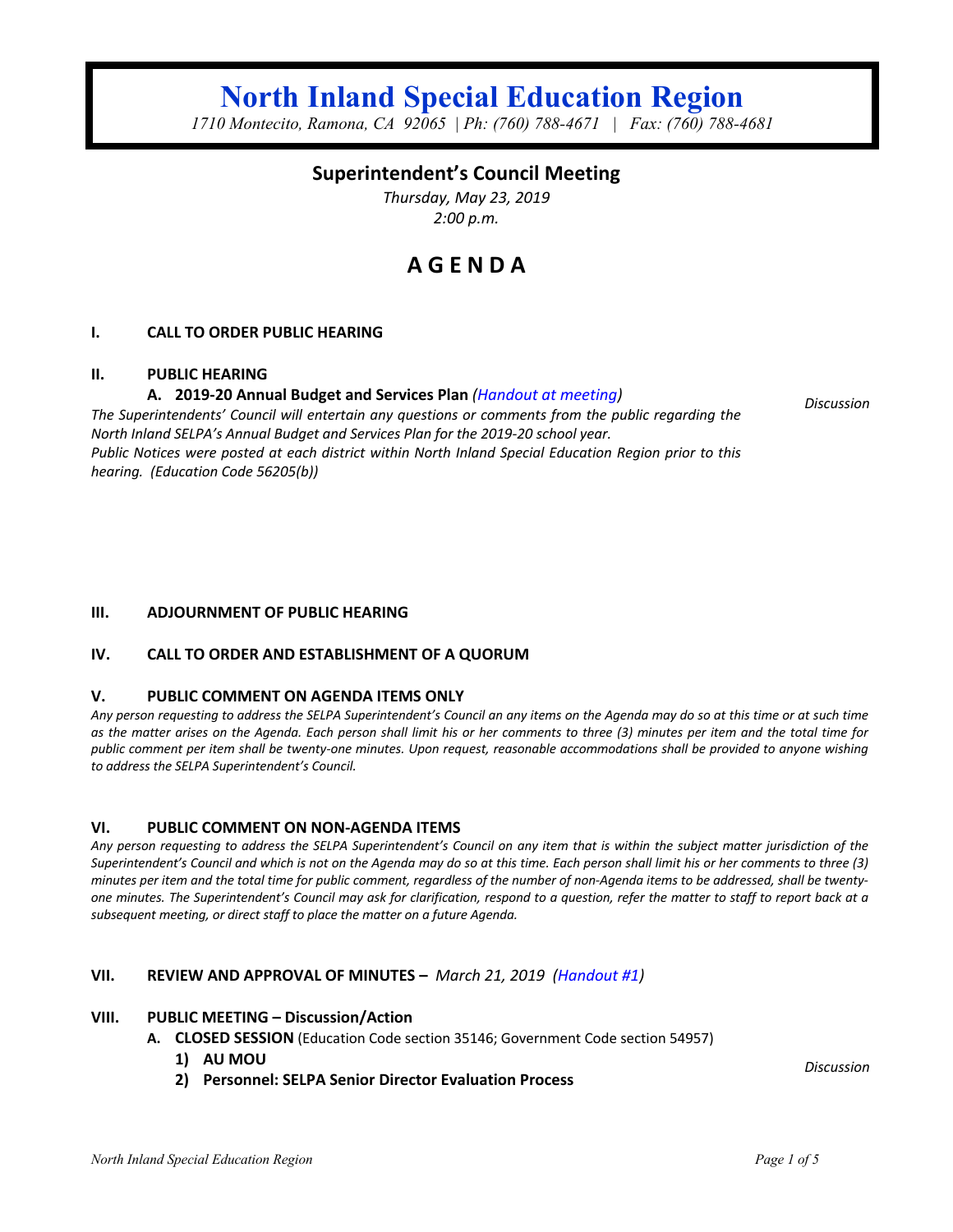| <b>B.</b> Report any action resulting from Closed Session |                                                                                                                                                                   |  |  |                                                                                                                                                                                                                                                                                | Discussion/Action |
|-----------------------------------------------------------|-------------------------------------------------------------------------------------------------------------------------------------------------------------------|--|--|--------------------------------------------------------------------------------------------------------------------------------------------------------------------------------------------------------------------------------------------------------------------------------|-------------------|
|                                                           |                                                                                                                                                                   |  |  |                                                                                                                                                                                                                                                                                |                   |
|                                                           | C. 2019-20 Annual Budget and Services Plan (Handout at meeting)<br>Superintendent's Council for approval. Board action will be required.                          |  |  | The SELPA Annual Budget and Services Plan for the 2019-20 school year will be presented to the                                                                                                                                                                                 | Discussion/Action |
|                                                           | D. 2018-19 NISER Funding Allocation - Projected P-2 (Handout at meeting)<br>Grant Allocation information. Review and approval will be requested from the Council. |  |  | The 2018-19 Funding Allocation Certification $- P-2$ Projections is being re-submitted with updated                                                                                                                                                                            | Discussion/Action |
|                                                           | E. 2018-19 High Cost Pool Claims (Handout at meeting)                                                                                                             |  |  | The High Cost Pool Claims are being submitted for review and potential approval. The<br>recommendations from the Operations and CBO recommendation will be provided at the meeting.                                                                                            | Discussion/Action |
| planning meeting.                                         | F. 2018-19 NISER Priorities (Handout #2)                                                                                                                          |  |  | Director will present progress on the 2018-19 NISER Priorities for review, discussion, and potential<br>approval. Progress has been established with input from Operations Committee through the strategic<br>Motion $2^{nd}$ $2^{nd}$ Ayes $\_\_\_\_\_\$ Noes $\_\_\_\_\_\_\$ | Discussion/Action |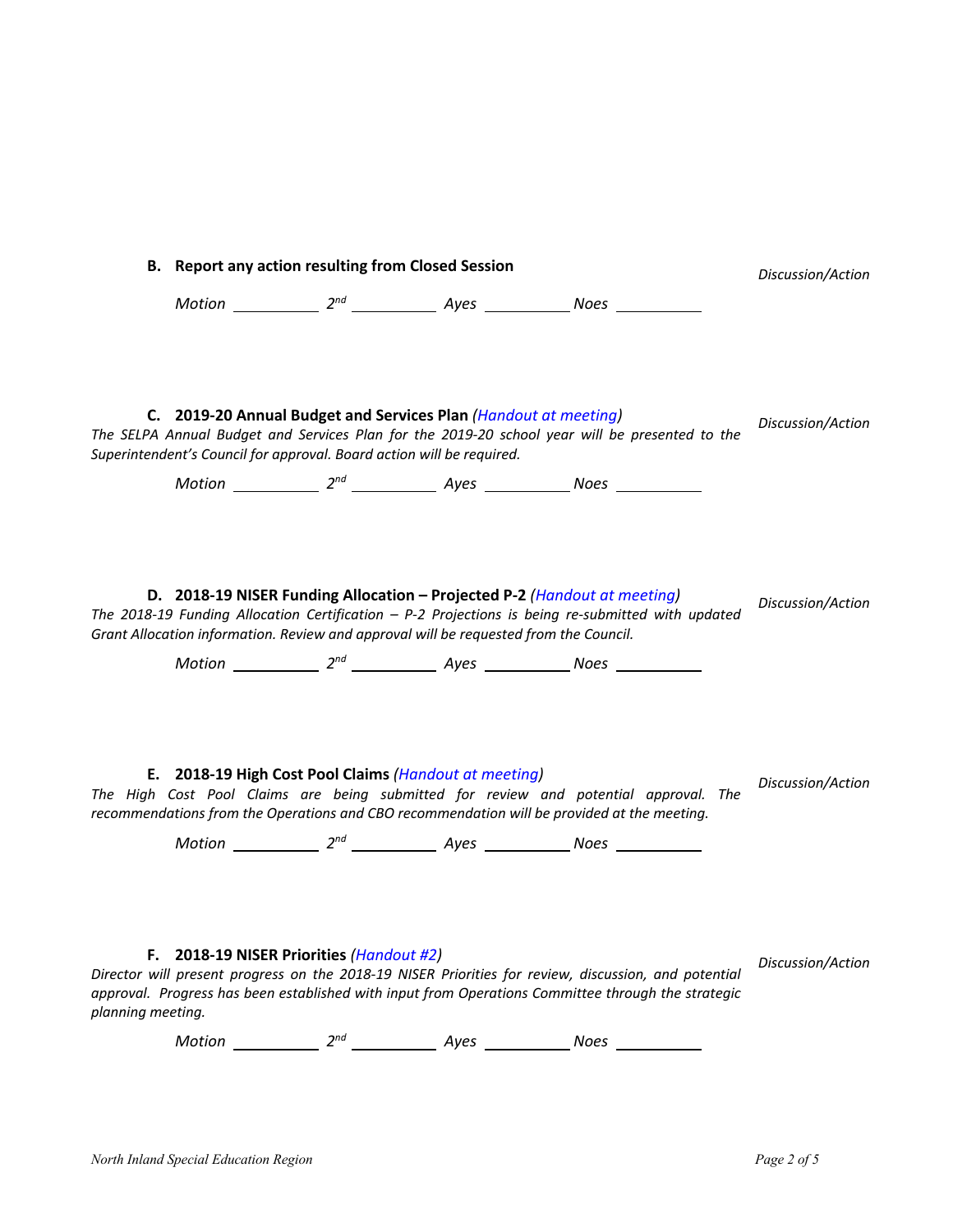#### **G. 2019-20 NISER Priorities – Draft** *(Handout #3)*

*Director will present proposed 2019-20 NISER Priorities - DRAFT for review, discussion, and potential approval. Priorities have been established with the Operations Committee through the strategic planning meeting.*

*Motion* 2<sup>nd</sup> 2<sup>nd</sup> Ayes Noes Noes

#### **H. Special Education Legal Alliance (SELA) Representative**

*A NISER Representative to serve on SELA Committee needs to be selected for the 2019-20 school year. Discussion/Action*

*Motion* 2<sup>nd</sup> 2<sup>nd</sup> 4yes 2008 Noes 2008

#### **I. Superintendents' Council Elect Members**

- 1) Review of Responsibilities *(Handout #4)*
- 2) Weighted Vote *(Handout #5)*
- 3) Election of Chairperson
- 4) Election of Executive Committee *(Handout #6)*
- 5) Election of the Joint Fiscal Advisory Committee (JFAC) Superintendent's
- 6) Reappointment of the SELPA Director as Secretary

*As per the NISER SELPA Plan, review of Superintendents' Council responsibilities will be presented along with the revised Weighted Vote based upon December 1, 2016 Pupil Count. Superintendents Council must select chairperson for the 2017-18 and 2018-19 school years. Based upon past practice this has been a 2-year appointment. Superintendents Council must appoint an Executive Committee, comprised of one small district superintendent, one large district superintendent, a superintendent-at-large, and the county superintendent (ex officio) for the purpose of evaluation of the SELPA Director with input from other district superintendents and to manage such affairs, as the full Council deems appropriate. The JFAC Committee consists of two Operations*  Committee members, two Chief Business Officers, two Superintendents, and the NISER SELPA Administrator. This is *a three-year term commencing 2017-18 for the purpose of advising the Superintendent's Council on matters related to changes in base program of regionalized services, funding model changes, or other recommendations made by the North Inland SELPA Committees that affect the allocation of resources and provision of special education services. It serves as an ad hoc Committee. Board action will be required.*

*Motion 2nd Ayes Noes* 

## **IX. DISCUSSION**

**A. North County Academy (NCA) Rate Increase for 2019-20**

*Director will discuss possible increase to NCA Rate for the upcoming year.*

## **B. NISER Meeting Structure for 2019-20**

*North Inland Special Education Region Page 3 of 5 Director will discuss proposals for possible change to the structure of SELPA Committee meetings.*

- 
- *Discussion/Action*

*Discussion/Action*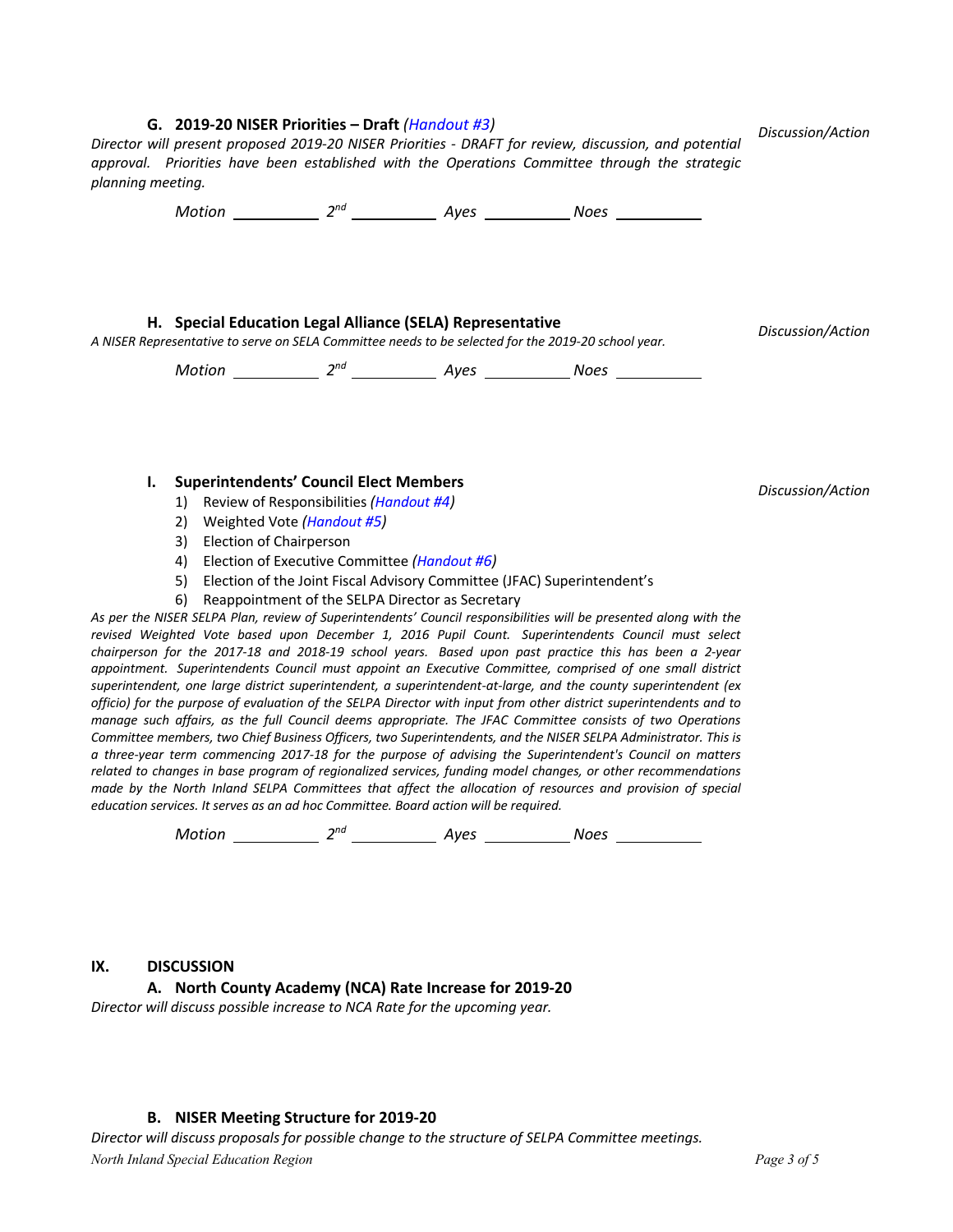## **C. Local Plan Revision in 2019-20**

*SELPA Local Plan will need to be revised in 2019-20. Discussion will be held regarding the process for revisions.*

## **D. Records and Maintaining Records Training**

*Director to discuss the needs for training districts on the maintenance of special education records.*

## **E. Adaptive PE (APE) Services**

*Director will discuss a possible collaborative effort to provide APE Services to districts.*

## **F. NISER Committee Representatives** (*Handout* #7)

*NISER Committee Representation Notices for the 2019-20 school year are included in the Council packet. These notices are due to the SELPA by July 10, 2019.*

**G. California Children's Services (CCS) – Medical Therapy Unit (MTU)**

*Director will provide an update on the current status of the Building Repairs.*

## **X. INFORMATION**

- **A. County Office Report** *Rebecca Mendiola*
- **B. North Inland SELPA Report** *Jaime Tate-Symons*
	- 1) 2019-20 NISER Meeting Schedule *(Handout #8)*
	- 2) Performance Indicator Review (PIR) Update
	- 3) SELPA Discipline Report Update
	- 4) Legislative Information Sharing Day *(Handout #9)*
	- 5) SELPA Tracked Bills *(Handout #10)*
	- 6) OPS Agenda *– May 17, 2019 (Handout #11)*
	- 7) CBO Agenda *– May 22, 2019 (Handout #12)*
	- 8) CAC Agenda *– May 20, 2019 (Handout #13)*